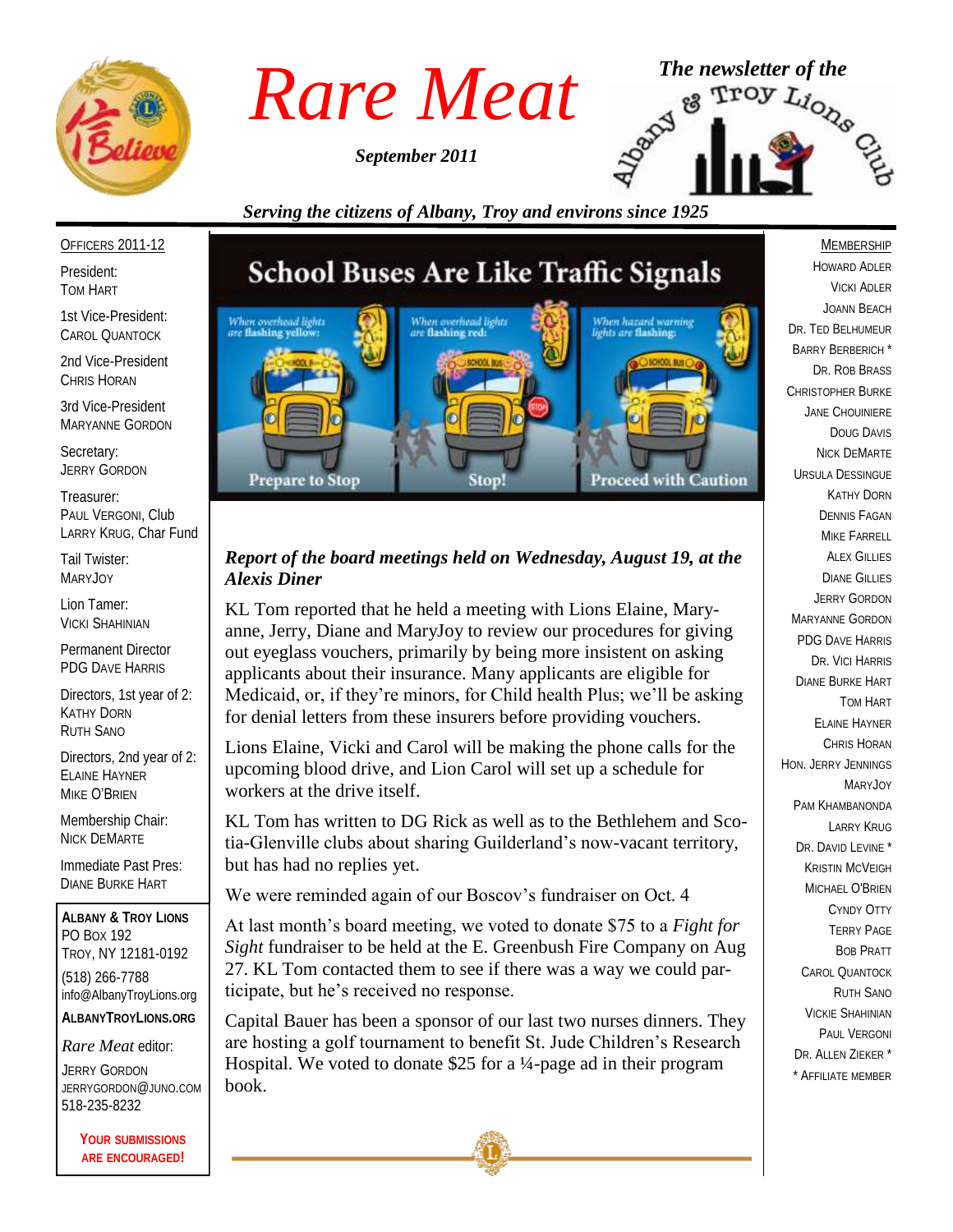#### *Our next meeting...*

Our next general meeting, the first of the new Lions year, will be on Wednesday, September 7, 6 PM at the Red Front. Our guest speaker will be from St Paul's Center for Homeless Women & Children. Please let Lion Jerry know whether you'll be there.

# *Dues are Due…*

Lion Paul sent out dues notices early in July, at the start of the new Lions year. Remember that most of your \$65 goes to International, MD20 and District 20-Y2; we keep only \$4. If you haven't already paid, **PLEASE put your check in the mail TODAY!** Can't find your statement? It's \$65, payable to A&T Lions Club; mail it to Lion Paul Vergoni, 7 Davis Place, Latham, NY 12110-1181.

## *Blood Drive*

On Friday, Aug. 26, we sponsored another blood drive at Holiday Inn Express in Latham. Lions Elaine, Vicki Shahinian and Carol made the calls to set up appointments. Workers were Lions PDG Dave, Diane & Tom, Elaine, Vicki , Carol and Carol's husband Paul. Elaine also donated blood.

The Red Cross reports that their goal for the drive was 62 whole-blood units and 8 double-red; they collected 27 and 10, respectively, or 53% of goal. Potential lives saved is 111. Anna, our new ARC rep, also says, "Thank you for all of your help! We did well, I think the up coming storm occupied a lot of people that otherwise would have donated."

## *District Cabinet Meeting*

Most of you have not been involved with district events, but the next Cabinet Meeting is in our backyard, so this might be a good time to get your feet wet and broaden your Lions horizon. Here are the details:

## **1st District Cabinet Meeting Saturday, September 17, 2011, at NABA, 301 Washington Ave, Albany**

9:00 AM: Registration

9:30 AM: Cabinet meeting

12:00 PM: Lunch (cost =  $$15$ )

1:00 PM: Tour of NABA facility conducted by A&T Lion Chris Burke, Executive Director

Make reservations with PDG Lettie Saheim, 117 Hansen Rd, Schaghticoke, NY 12154, (518) 753-7867, lsaheim@nycap.rr.com

## *Boscov's "Friends Helping Friends" Fundraiser*

Here's how this works: Boscov's will give us a bunch of coupons that are good for a 20% discount on anything you buy at Boscov's on **Tuesday, October 4**, at either their Colonie Center or Clifton Park store. We sell the coupons for \$5, which we keep. We'll be getting them some time in September so we can sell them to all our friends, family, neighbors and strangers on the street.

In addition, we'll have a table set up at the main entrance to each store on Oct. 4 from 1:30 to 5:30 PM to sell them to anyone going into the store. Lion Carol will be setting up the work schedule, so pleased be prepared to say "Yes." [For those whose math is a little rusty: If you buy more than \$25 worth of stuff (total purchases), you'll save money with a coupon.]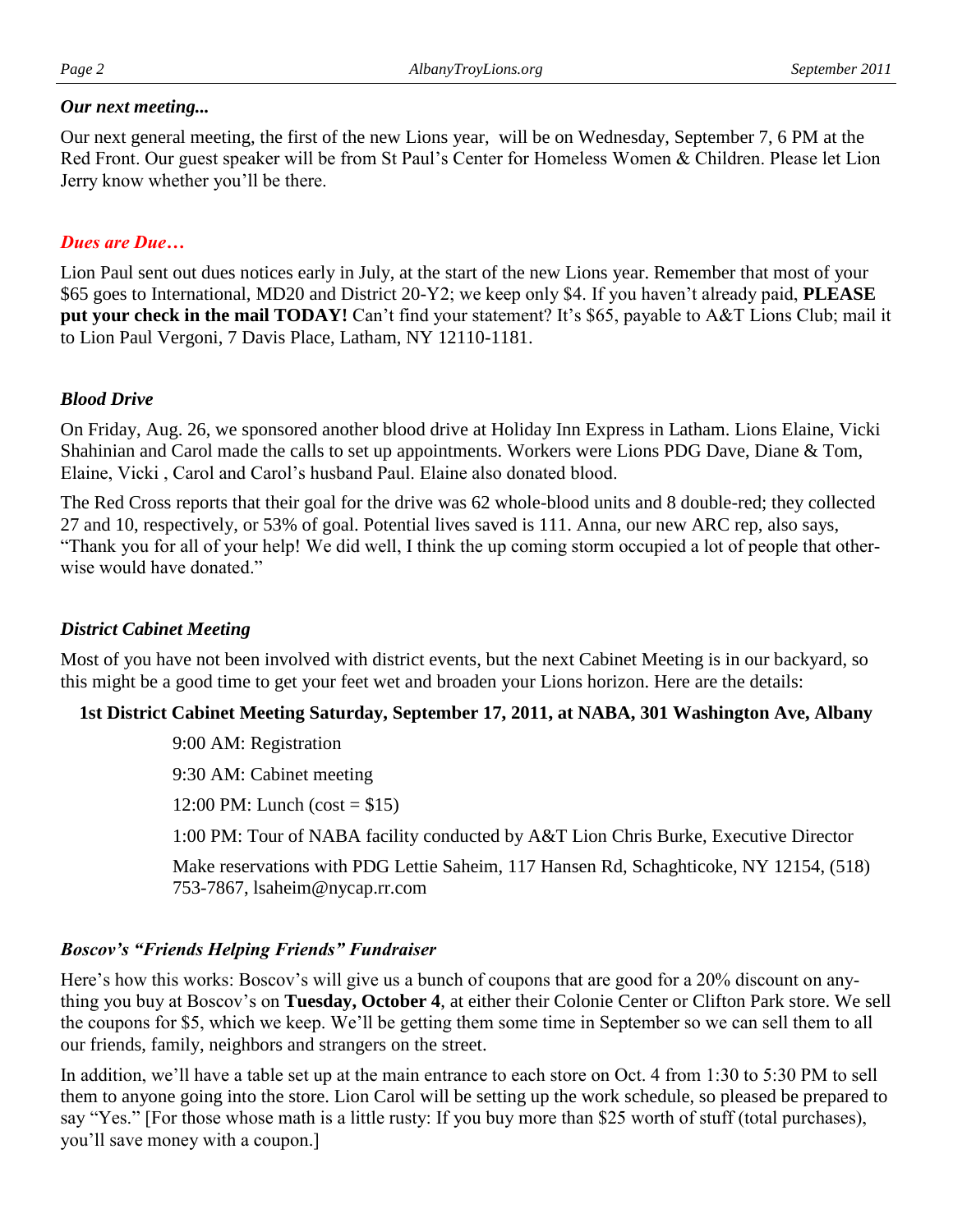#### *On a more personal note …*

Folks, the only way I get items for this section is if someone tells me what's going on. This section is intended to increase camaraderie among our members by giving you some idea of what your fellow Lions are up to when they're not being Lions. If you think this is a good idea, you can help by giving me a few words occasionally about what's noteworthy in your life. Or tell me about some other Lion who might be too shy or modest to tell me him/herself. I hate to have to resort to threats, but if I don't get stuff for this section, I may have to include more jokes and cartons.



Next Lions Work Night at the **Regional Food Bank**: **Tuesday, October 11, 2011, 5:30-7:30 PM**

*Make a note:*



*Friends and family welcome.* Tell Lion Carol how many you're bringing at **cquantoc@nycap.rr.com** or 664-3901.

Save the 2nd Tuesday of January, April, July and October.

## *Happy Birthday!*

Happy **September** birthday to one A&T Lion:

10th - Vicki Adler



#### *Happy Anniversary!*

Happy Lions anniversary to these **September** inductees:

Ted Belhumeur - 2 years Ruth Sano - 15 years Kristin McVeigh - 21 years

## *Mark your calendar…*

**Wednesday, September 7, 6 PM:** First general meeting of the year at the Red Front. Our guest speaker is from St Paul's Center for Homeless Women & Children.

**Ssaturday, September 17:** District Cabinet Meeting at NABA

**Wednesday, September 21, 8:00 AM:** Board meeting at the Alexis Diner. All members are welcome.

**Tuesday, October 4, 1:30-5:30 PM:** Sign up with Lion Carol to work at Boscov's "Friends Helping Friends" day.

> Visit your club's web site: **ALBANYTROYLIONS.ORG**, your district web site: **20Y2LIONS.ORG**, and International's web site: **LIONSCLUBS.ORG**.

And remember to do your on-line shopping at **ALBANYTROYLIONS.PENNIESATATIME.COM**